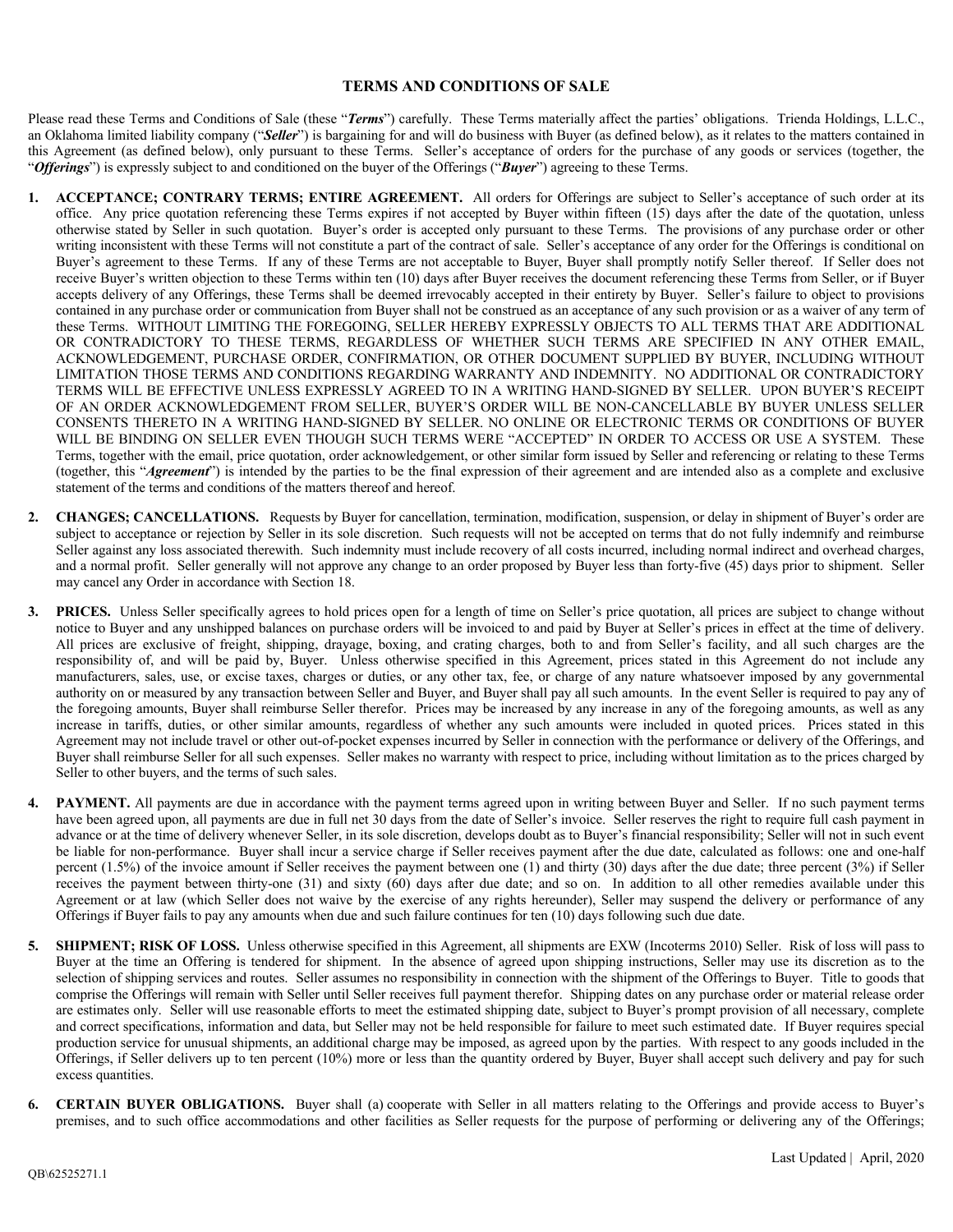(b) respond promptly to any Seller request to provide direction, information, approvals, authorizations, or decisions that Seller deems necessary in order to complete and provide the Offerings in accordance with this Agreement; and (c) provide in a timely manner such customer materials or information that Seller requests in order to complete and provide the Offerings, and Buyer shall ensure that such customer materials and information are complete and accurate in all respects.

- **7. COMPLIANCE WITH LAWS.** Buyer shall comply with all applicable federal, state and local laws, regulations, orders, and ordinances. Buyer represents and warrants that Buyer is and shall at all times remain in compliance with all laws administered by the U.S. Treasury Office of Foreign Assets Control or any other governmental entity imposing economic sanctions and trade embargoes ("*Economic Sanctions Laws*") against designated countries, entities, and persons ("*Embargoed Targets*"). Buyer is not an Embargoed Target or subject to any Economic Sanctions Law, and Buyer shall not (a) directly or indirectly export, re-export, transship, or otherwise deliver Offerings or any portion of Offerings to an Embargoed Target, or (b) broker, finance, or otherwise facilitate any transaction in violation of any Economic Sanctions Law.
- **8. LIMITED WARRANTY.** Seller warrants that at the time of shipment of goods or performance of services the Offerings will be free from material defects in materials and workmanship. The warranty expressly provided herein may only be asserted by Buyer and may not be asserted by Buyer's customers or other users or beneficiaries of the Offerings. THIS LIMITED WARRANTY IS EXCLUSIVE AND IS IN LIEU OF ANY OTHER WARRANTY. OTHER THAN THE FOREGOING WARRANTY, SELLER HEREBY DISCLAIMS ALL WARRANTIES WITH RESPECT TO THE OFFERINGS (WHETHER GOODS OR SERVICES) INCLUDING ANY WARRANTY OF FITNESS FOR PARTICULAR PURPOSE, TITLE, MERCHANTABILITY, AND AGAINST INFRINGEMENT OF INTELLECTUAL PROPERTY RIGHTS OF A THIRD PARTY, WHETHER EXPRESS OR IMPLIED BY LAW, COURSE OF DEALING, COURSE OF PERFORMANCE, USAGE OF TRADE, OR OTHERWISE. NO PERSON IS AUTHORIZED TO GIVE ANY OTHER WARRANTIES ON BEHALF OF SELLER OTHER THAN THOSE EXPRESSLY STATED HEREIN.

Products manufactured by a third party ("*Third Party Product*") may constitute, contain, be contained in, incorporated into, attached to, or packaged together with the Offerings. Third Party Products are not covered by the limited warranty set forth in this Section. For the avoidance of doubt, SELLER MAKES NO REPRESENTATIONS OR WARRANTIES WITH RESPECT TO ANY THIRD PARTY PRODUCT, INCLUDING ANY WARRANTY OF MERCHANTABILITY, FITNESS FOR A PARTICULAR PURPOSE, TITLE, OR AGAINST INFRINGEMENT OF INTELLECTUAL PROPERTY RIGHTS OF A THIRD PARTY, WHETHER EXPRESS OR IMPLIED BY LAW, COURSE OF DEALING, COURSE OF PERFORMANCE, USAGE OF TRADE, OR OTHERWISE.

- **9. LIMITATION OF REMEDIES AND DAMAGES.** All claims for shipping error or freight damage must be made in writing within ten (10) days of receipt of the Offering with respect to which the claim is being made, and must specify the quantity and condition of the Offering that was received by Buyer; failure to make any such claims within such time will be deemed to constitute Buyer's irrevocable waiver of any such claims. Seller reserves the right to accept or reject any such claim in whole or in part. If Buyer believes that any goods delivered as part of the Offerings are defective, Buyer shall notify Seller of the same in writing within thirty (30) days of Buyer's receipt thereof, and Buyer shall, at Buyer's sole cost and expense, return such Offerings to Seller within ten (10) days of Seller's written preauthorization for such return. Buyer may not return any Offerings without Seller's express written preauthorization. Seller's liability and Buyer's sole and exclusive remedy hereunder will be limited to repair, replacement, or credit, at Seller's option, with respect to any Offerings that Seller determines in its sole discretion is actually defective. Seller will not be liable for a breach of warranty if (a) the defect arises because Buyer fails to follow Seller's oral or written instructions as to the storage, installation, commissioning, use, or maintenance of the Offering, (b) Buyer alters or repairs the Offering without the prior written consent of Seller, or (c) the Offering becomes defective or inoperative due to normal use, accident, misapplication, abuse, or misuse. SELLER WILL NOT BE LIABLE UNDER ANY CIRCUMSTANCES FOR ANY INDIRECT, INCIDENTAL, CONSEQUENTIAL, PUNITIVE, EXEMPLARY, OR SPECIAL DAMAGES, INCLUDING WITHOUT LIMITATION ANY LOST PROFITS, COSTS OF SUBSTITUTE GOODS AND SERVICES, MACHINE WORK OR LABOR COSTS, ARISING FROM THE SALE, USE, OR INSTALLATION OF THE OFFERINGS, FROM OFFERINGS BEING INCORPORATED INTO OR BECOMING A COMPONENT OF ANOTHER GOOD, OR FROM ANY OTHER CAUSE WHATSOEVER, WHETHER BASED ON WARRANTY (EXPRESSED OR IMPLIED) OR OTHERWISE BASED ON CONTRACT, TORT, OR ANY OTHER THEORY OF LIABILITY, AND REGARDLESS OF ANY ADVICE OR REPRESENTATIONS THAT MAY HAVE BEEN RENDERED BY SELLER CONCERNING THE SALE, USE, OR INSTALLATION OF THE OFFERINGS, EVEN IF SELLER IS AWARE OF THE POSSIBILITY OF SUCH DAMAGES. IN NO EVENT WILL SELLER'S AGGREGATE LIABILITY ARISING OUT OF OR RELATED TO THIS AGREEMENT EXCEED THE TOTAL AMOUNTS PAID TO SELLER BY BUYER FOR THE OFFERINGS WITHIN THE THREE (3) MONTH PERIOD IMMEDIATELY PRECEDING THE EVENT GIVING RISE TO BUYER'S CLAIM. THE LIMITATIONS SET FORTH HEREIN SHALL BE VALID AND ENFORCEABLE NOTWITHSTANDING A FAILURE OF ESSENTIAL PURPOSE OF THE LIMITED REMEDY SET FORTH HEREIN.
- 10. **INTELLECTUAL PROPERTY OWNERSHIP.** All intellectual property rights, including copyrights, patents, patent disclosures, inventions (whether patentable or not), trade dress, trade names, logos, corporate names, domain names, trademarks, service marks, trade secrets, know-how, and other confidential information, together with all derivative works and all goodwill associated therewith, and all other rights in and to all the Offerings, documents, work product, and other materials (whether or not copyrightable) that are delivered to Buyer under this Agreement or prepared by or on behalf of Seller in the course of performing under this Agreement, shall be exclusively owned or otherwise licensed by Seller. Except as otherwise expressly and specifically provided, no license, transfer, or assignment of proprietary rights from Seller to Buyer will occur as a result of this Agreement or any order. Buyer warrants that any trademarks Buyer requests Seller to affix to any Offering is owned or authorized for use by Buyer. Buyer shall not contest, or assist others in contesting, the validity or ownership of Seller's intellectual property.
- **11. TOOLS.** All dies, tools, patterns and the like involved in the manufacture of the Offerings are and will remain the property of Seller, except that any dies, tools, patterns and the like specifically ordered and paid for by Buyer ("*Buyer Tooling*") will remain the property of Buyer. Seller will return any Buyer Tooling to Buyer upon request after all amounts owed to Seller have been paid in full; provided, however, that if Buyer does not request in writing and accept delivery of the Buyer Tooling within thirty (30) days following the earlier of (a) the expiration or termination of this Agreement, (b) the conclusion of the project requiring the use of the Buyer Tooling, or (c) Seller's written request, then Seller shall thereafter own the Buyer Tooling and may use or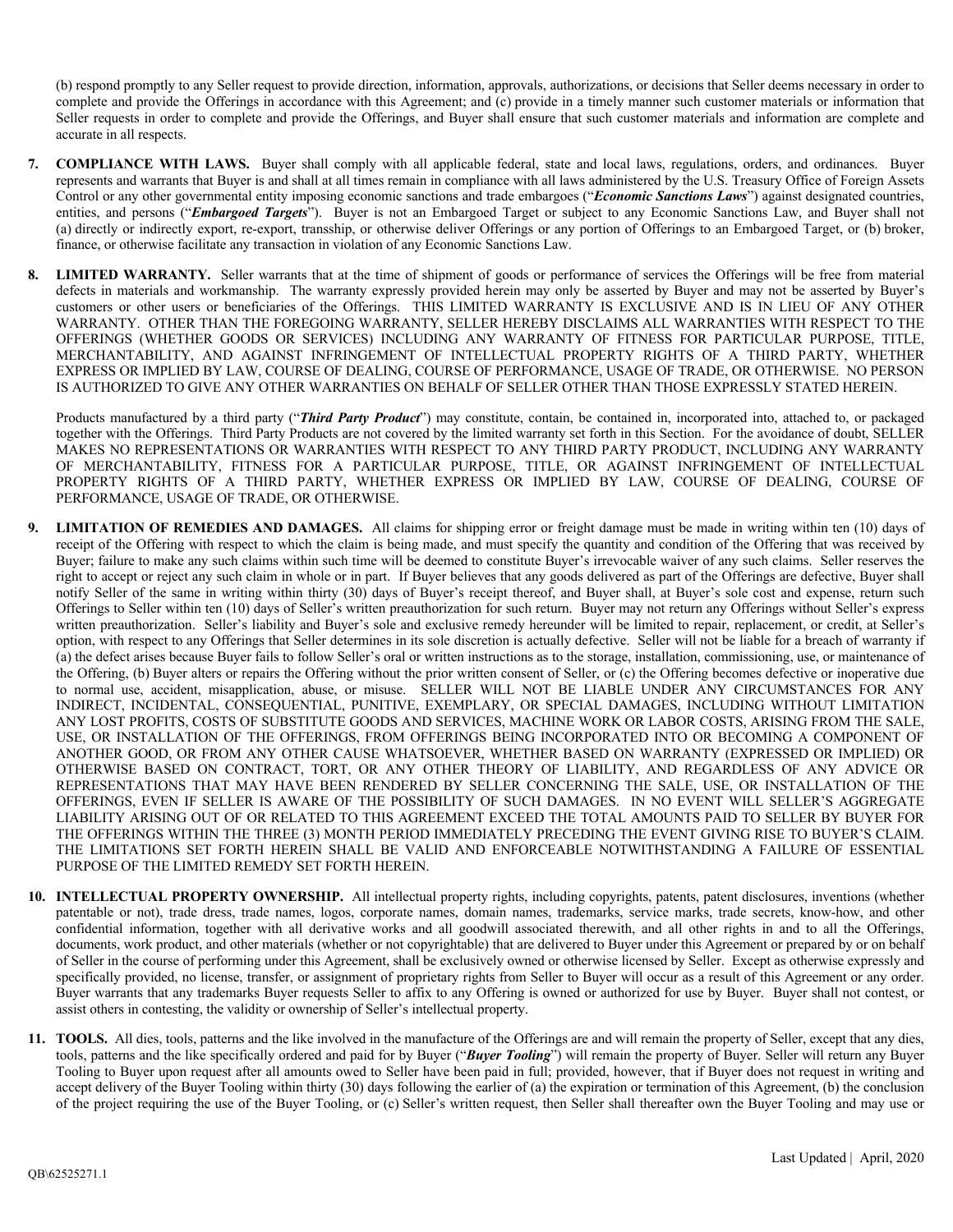dispose of the Buyer Tooling in Seller's sole discretion, and all of Buyer's rights in and to the Buyer Tooling shall cease and be of no further effect. Buyer is responsible for insuring all Buyer Tooling.

- **12. INDEMNITY.** Buyer shall indemnify, defend, and hold Seller, its affiliates, and its and their respective directors, officers, employees, representatives, agents, customers, users, successors, and assigns harmless against all claims, damages, losses, liabilities, costs, and expenses, including all attorneys' fees, paid or incurred by Seller in connection with any claim whatsoever, including without limitation any claim of infringement of a patent, copyright, trademark, trade secret, or other proprietary right, and claims of product liability, personal injury, property damage, and product defect, which arises out of or is related to Buyer's or its direct or indirect customers' use of the Offerings, negligence, willful misconduct, violation or breach of any term of this Agreement, fraud, or violation of law, or from Buyer's specifications for the Offerings.
- 13. **PRODUCTION LOCATION.** Seller reserves the right to produce any order at any of its manufacturing locations unless a separate written agreement is in place between Buyer and Seller specifying a single production location.
- **14. SECURITY INTEREST.** Buyer hereby grants to Seller and Seller hereby retains a lien on and a security interest in and to all of the right, title, and interest of Buyer in, to, and under the Offerings and accessories and additions thereto sold by Seller to Buyer, wherever located, whether now existing or hereafter acquired, all spare parts and components therefor, and all proceeds of the sale or other disposition including, without limitation, cash, accounts, contract rights, instruments, and chattel paper. If requested by Seller, Buyer shall execute one or more financing statements pursuant to the Uniform Commercial Code in a form satisfactory to Seller. In the event Buyer is in default under this Agreement, Seller will have the remedies of a secured party under applicable law, including without limitation the Uniform Commercial Code, and Seller may thereupon enter the premises of Buyer and remove and repossess all Offerings. The security interest granted under this Section constitutes a purchase money security interest under applicable law.
- **15. SETOFF.** Seller may set off any amount due from Buyer, whether or not under this Agreement, against any amount due Buyer hereunder. Buyer may not set off any amount due from Seller, whether or not under this Agreement, against any amount due Seller hereunder without Seller's prior written consent.
- **16. CONFIDENTIALITY.** All non-public, confidential or proprietary information of Seller and Seller's affiliates, customers, and suppliers, including without limitation specifications, samples, patterns, designs, plans, drawings, documents, data, business operations, customer lists, pricing, discounts, or rebates disclosed by Seller to Buyer, whether disclosed orally or disclosed or accessed in written, electronic or other form or media, and whether or not marked, designated, or otherwise identified as "confidential," in connection with this Agreement is confidential, solely for the use of performing this Agreement, and may not be disclosed or copied unless authorized by Seller in writing. Upon Seller's request, Buyer shall promptly return all documents and other materials received from Seller. Seller is entitled to injunctive relief for any violation of this Section without the necessity of proving the existence, amount, or insufficiency of damages or posting bond. This Section does not apply to information that is lawfully obtained by Buyer on a nonconfidential basis from a third party without confidentiality obligations with regards to such information.
- **17. SOLICITATION OF PERSONNEL.** For so long as there is any order for Offerings in effect between Buyer and Seller and for twelve (12) months thereafter, Buyer shall not solicit for employment any employee or contractor of Seller. Seller is not to be restricted from soliciting any employee, contractor, or customer of Buyer.
- **18. TERMINATION.** In addition to any remedies that may be provided under these Terms or applicable law, Seller may terminate this Agreement or any Order, in whole or in part, without liability and with immediate effect upon notice to Buyer for any reason or no reason at all, including without limitation if Buyer (a) fails to pay any amount when due under this Agreement, (b) has not otherwise performed or complied with any term of this Agreement, in whole or in part, or (c) becomes insolvent, files a petition for bankruptcy, or commences or has commenced against it proceedings relating to bankruptcy, receivership, reorganization, or assignment for the benefit of creditors.
- **19. SURVIVAL.** The parties' rights and obligations, which by their nature would continue beyond the expiration or termination of this Agreement, including but not limited to those regarding indemnification, compliance with laws, warranties, limitations on liability, confidentiality, and non-solicitation of employees, will survive any termination or expiration of this Agreement.
- **20. EXCUSE FROM PERFORMANCE.** Seller shall not be liable for any costs, expenses, or damages of any nature (whether general, consequential, incidental, punitive, liquidated, or otherwise) if performance or delivery of any Offering is rendered impracticable by any accident, breakdown, sabotage, riot, insurrection, war, delay, interruption in or failure of sources or subcontractors to supply materials and equipment, strike, labor or transportation problem, act of God, or other cause or condition, whether of like or different nature, that is beyond Seller's reasonable control, or orders, contracts, priorities, directives, requisitions or requests of the federal or state governments, whether or not voluntarily assumed. If any such event renders Seller's delivery or performance of any Offering impracticable, at Seller's option, (a) the date of delivery or performance shall be extended for a period equal to the time lost by reason of the delay, or (b) Seller will be excused from performance and Buyer shall promptly, upon Seller's request, pay Seller for any Offerings then completed (whether fully or partly completed).
- **21. INSURANCE.** During the term of this Agreement, Buyer shall, at its own expense, maintain and carry insurance in full force and effect in amounts and types satisfactory to Seller. Upon Seller's request, Buyer shall provide Seller with a certificate of insurance evidencing Buyer's insurance coverage. Buyer shall provide Seller with thirty (30) days' advance written notice in the event of a cancellation or material change in Buyer's insurance policy. Under no circumstances will Seller be required to provide additional insured status to Buyer nor will Seller's insurer be required to waive subrogation rights against Buyer or Buyer's insurer. Seller will only be required to maintain insurance that is consistent with its own internal policies.
- **22. NOTICES.** Any notice relating to this Agreement must be in writing and will be considered given within three (3) days after it is deposited, postage prepaid, with a registered mail service and addressed to the other party at the address given in this Agreement; or, if delivered by hand, when so delivered.